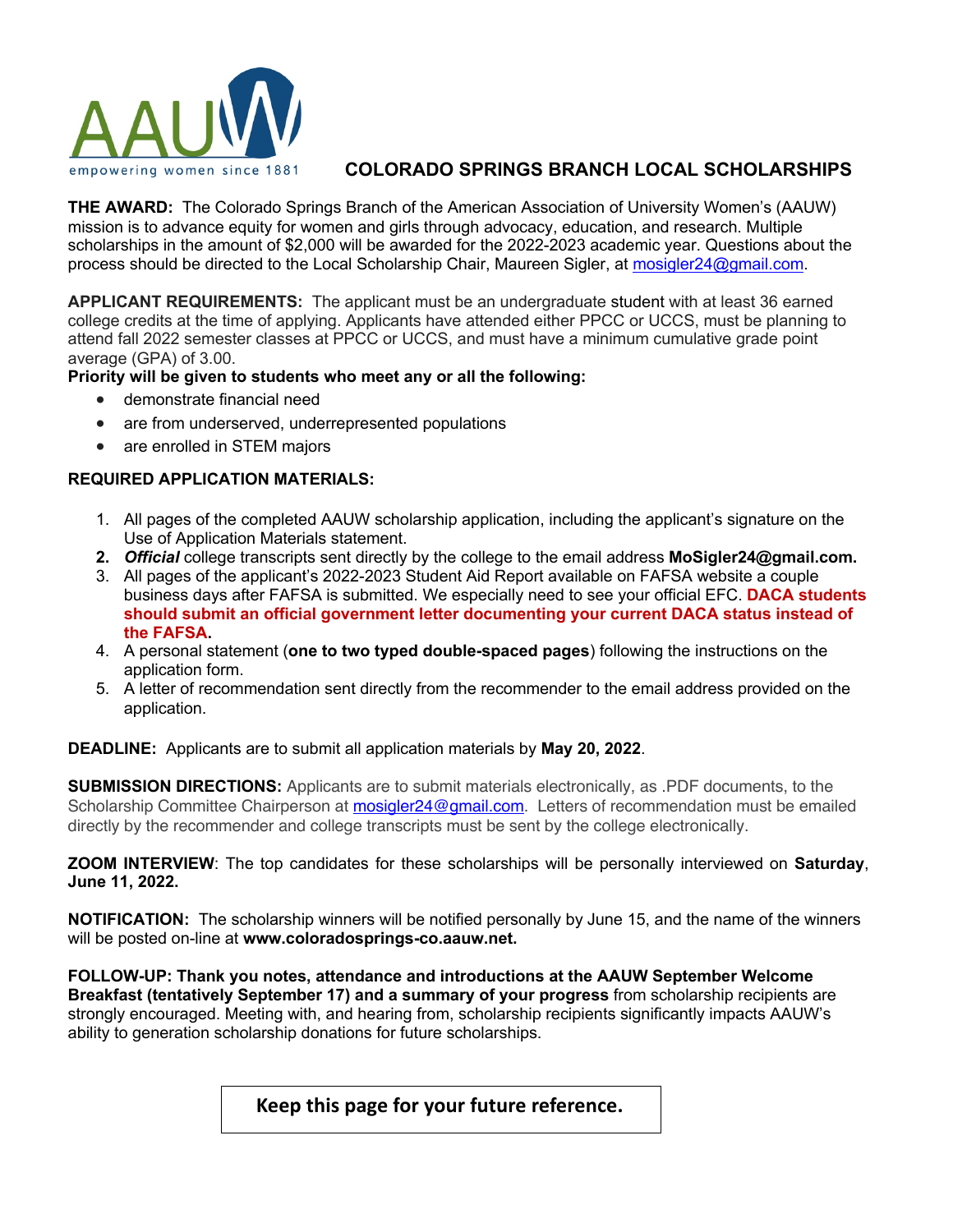

# empowering women since 1881 **COLORADO SPRINGS BRANCH LOCAL SCHOLARSHIPS**

### **AAUW LOCAL SCHOLARSHIP APPLICATION FORM 2022-2023**

| Name: Name: Name: Name: Name: Name: Name: Name: Name: Name: Name: Name: Name: Name: Name: Name: Name: Name: Name: Name: Name: Name: Name: Name: Name: Name: Name: Name: Name: Name: Name: Name: Name: Name: Name: Name: Name: |                                                                                                                                                                                                                                |
|-------------------------------------------------------------------------------------------------------------------------------------------------------------------------------------------------------------------------------|--------------------------------------------------------------------------------------------------------------------------------------------------------------------------------------------------------------------------------|
|                                                                                                                                                                                                                               |                                                                                                                                                                                                                                |
|                                                                                                                                                                                                                               |                                                                                                                                                                                                                                |
|                                                                                                                                                                                                                               |                                                                                                                                                                                                                                |
| II. Academic Information                                                                                                                                                                                                      |                                                                                                                                                                                                                                |
| A. List below your <i>current</i> academic information.                                                                                                                                                                       |                                                                                                                                                                                                                                |
|                                                                                                                                                                                                                               |                                                                                                                                                                                                                                |
|                                                                                                                                                                                                                               | Overall GPA: North State State State State State State State State State State State State State State State State State State State State State State State State State State State State State State State State State State |
| B. List below <i>previous</i> colleges/universities attended.                                                                                                                                                                 |                                                                                                                                                                                                                                |
|                                                                                                                                                                                                                               | Dates: Dates:                                                                                                                                                                                                                  |
|                                                                                                                                                                                                                               | Degree/Credit hours: Major: Major: Overall GPA:                                                                                                                                                                                |

- C. Please provide *official college* transcripts of your post-secondary studies at PPCC and/or UCCS. Transcripts from other schools are not required.
- D. List the college/university you plan to attend fall semester 2022:

#### **III. Financial Information**

All pages of your 2022-2023 Student Aid Report with the Estimated Family Contribution (EFC) number are required. It is available to you on the FAFSA website a few business days after you submit the Free Application for Federal Student Aid (FAFSA). Website is: fafsa.gov. **DACA students, instead of the FAFSA you are to submit an official government letter documenting your current status as a DACA student** 

#### **IV. Letter of Recommendation**

Ask one person to send in a letter of recommendation on letterhead, and list that person's name and position or occupation below. This person may *not* be a family member. He/she should be a person such as a professor, adviser, employer, coach, or religious leader who is familiar with your abilities, achievements, personality, and goals and who can express these significant aspects of you effectively.

#### *This letter must be sent directly to the AAUW Scholarship Chairperson, Maureen Sigler, by May 20. Email: mosigler24@gmail.com*

Name: example and the example of the example of the Position/Occupation: *Phone Number:* 

**Read, sign, and submit next page as part of your application.**